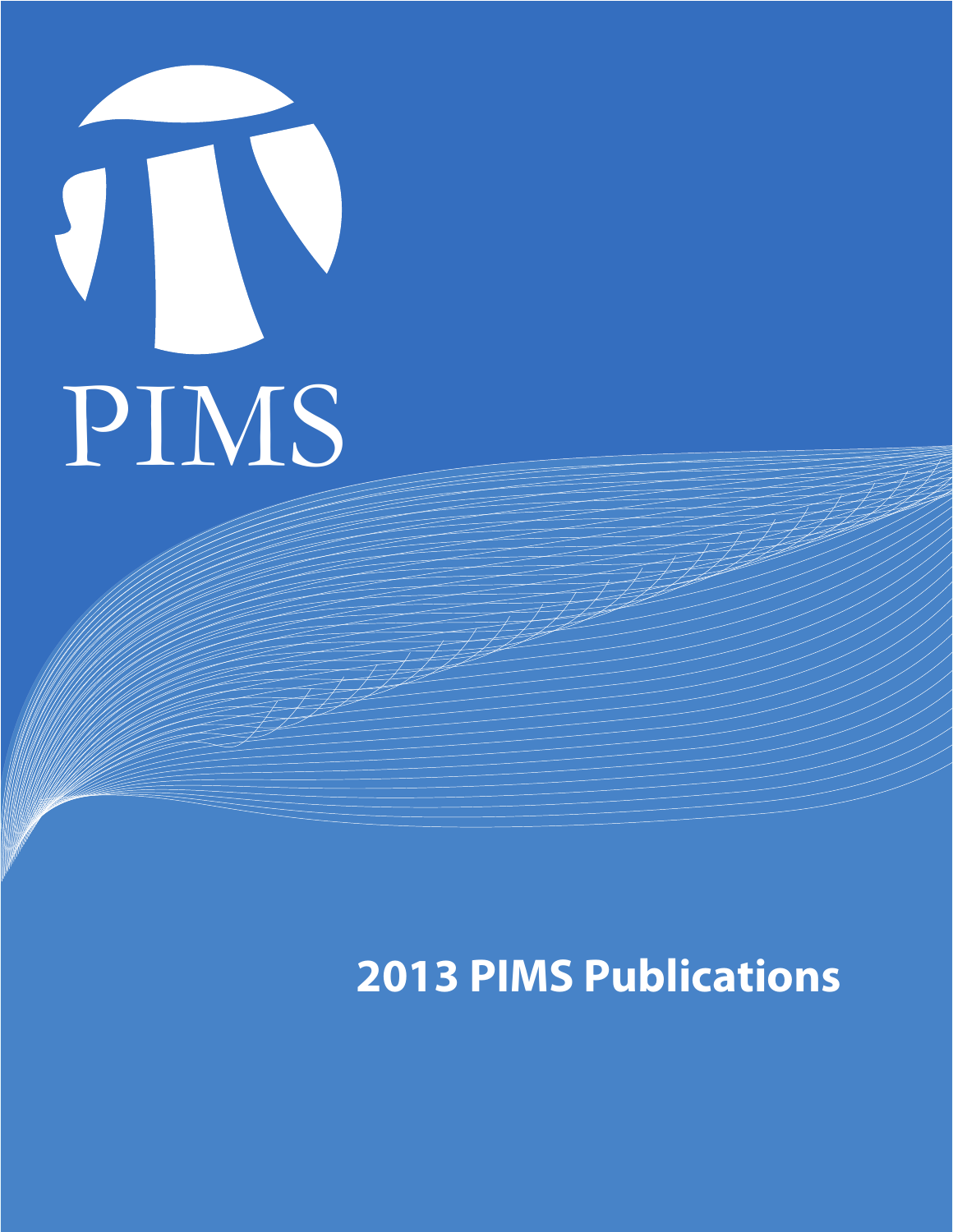## **PIMS 2013 Publications**

Below we list publications for PIMS CRG activities, PDFs and CNRS Researchers. Only publications dated 2013 are listed.

- 1. M. Adams, A flexible incremental/decremental Delaunay Mesh-Generation Framework for image representation, *Signal Processing*, Vol. 93, pp. 749-764 (2013)
- 2. M. Adams, An improved progressive lossy-tolossless coding method for arbitrarily sampled image data, to appear in *Proc. IEEE Pacific Rim Conference on Communications, Computers, and Signal Processing* (2013)
- 3. M. Adams, Multiresolution signal and geometry processing: filter banks, wavelets, and subdivision, *University of Victoria Press*, xxxviii + 538 pages (2013)
- 4. M. Adcock, P. Høyer, and B. C. Sanders, Gaussian quantum computation with oracledecision problems, *Quantum Information Processing***,**  Vol. 12, pp. 1759-1779 (2013)
- 5. A. Adem, F.R. Cohen, and J. M. Gomez, Commuting elements in central products of special unitary groups, *Proc. Edinburgh Math. Soc.*  (Series 2), Vol. 56, pp. 1-12 (2013)
- 6. M. Agueh and M. Bowles, One dimensional numerical algorithms for gradient flows in the p-Wasserstein space, *Acta Appl. Math*., Vol. 125 pp. 121–134 (2013)
- 7. M. Agueh and R. Sospedra-Alfonso, Uniqueness of the compactly supported weak solutions of the relativistic Vlasov-Darwin system, *Acta Appl. Math*., Vol. 124, pp. 207–227 (2013)
- 8. M. Agueh and R. Sospedra-Alfonso, Uniqueness of the compactly supported weak solutions of the relativistic Vlasov-Darwin system, *Acta Appl. Math*. Vol. 124, pp. 207-227 (2013)
- 9. M. Agueh, B. Khouider, and L.P. Saumier, An efficient numerical algorithm for the L^2 optimal transport problem with periodic densities, to appear in *IMA Journal of Applied Mathematics* (2013)
- 10. M. Agueh, B. Khouider, and L.P. Saumier, Optimal transport for particle image velocimetry, preprint (2013)
- 11. C. Aholt, R. Thomas, and B. Sturmfels, A Hilbert scheme in computer vision, *Canadian*

*Journal of Mathematics* Vol. 65, no. 5, pp. 961-988 (2013)

- 12. T. Akhunov, Local well-posedness of quasilinear systems generalizing kdv, to appear in *Commun. Pure Appl. Anal.* (2013)
- 13. B. Alipanahi, N. Krislock, A. Ghodsi, H. Wolkowicz, L. Donaldson, and M. Li, Determining protein structures from NOESY distance constraints by semidefinite programming, *Journal of Computational Biology*, Vol. 20, pp. 296-310 (2013)
- 14. L. An and J.J. Ye, Necessary optimality conditions for optimal control problems with a geometric constraint, submitted to *SIAM Journal on Control and Optimization* (2013)
- 15. A. Aravkin, J. Burke, and G. Pillonetto, Optimization viewpoint on Kalman smoothing, with applications to robust and sparse estimation, to appear in *Compressed Sensing & Sparse Filtering* (2013)
- 16. Y. Aravkin, J. Burke, and M. P. Friedlander, Variational properties of value functions, to appear in *SIAM Journal on Optimization* (2013)
- 17. V. Asimit, A. Badescu, T.K. Siu, and Y. Zinchenko, Capital requirements and optimal investment with solvency probability constraints, submitted to *IMA Journal of Management Mathematics* (2013)
- 18. D. Bailey, H.H. Bauschke, P. Borwein, F. Garvan, M. Th´era, J. Vanderwerff, and H. Wolkowicz (editors), to appear in *Computational and Analytical Mathematics* (2013)
- 19. M. Ballard, D. Deliu, D. Favero, M. U. Isik, and L. Katzarkov, Homological Projective Duality via Variation of Geometric Invariant Theory Quotients, submitted (2013)
- 20. M. Ballard, D. Favero, and L. Katzarkov, A category of kernels for equivariant factorizations, II: further implications, submitted (2013)
- 21. C. Bardos, L. Szekelyhidi, Jr., and E. Wiedemann, Non-uniqueness for the Euler equations: The effect of the boundary, submitted (2013)
- 22. H. Bauschke and D. Noll, On cluster points of alternating projections, submitted to *Serdica Mathemetical Journal* (2013)
- 23. H. Bauschke and V.R. Koch, Projection methods: Swiss Army knives for solving feasibility and best approximation problems with halfspaces, to appear in *Infinite Products and Their Applications* (2013)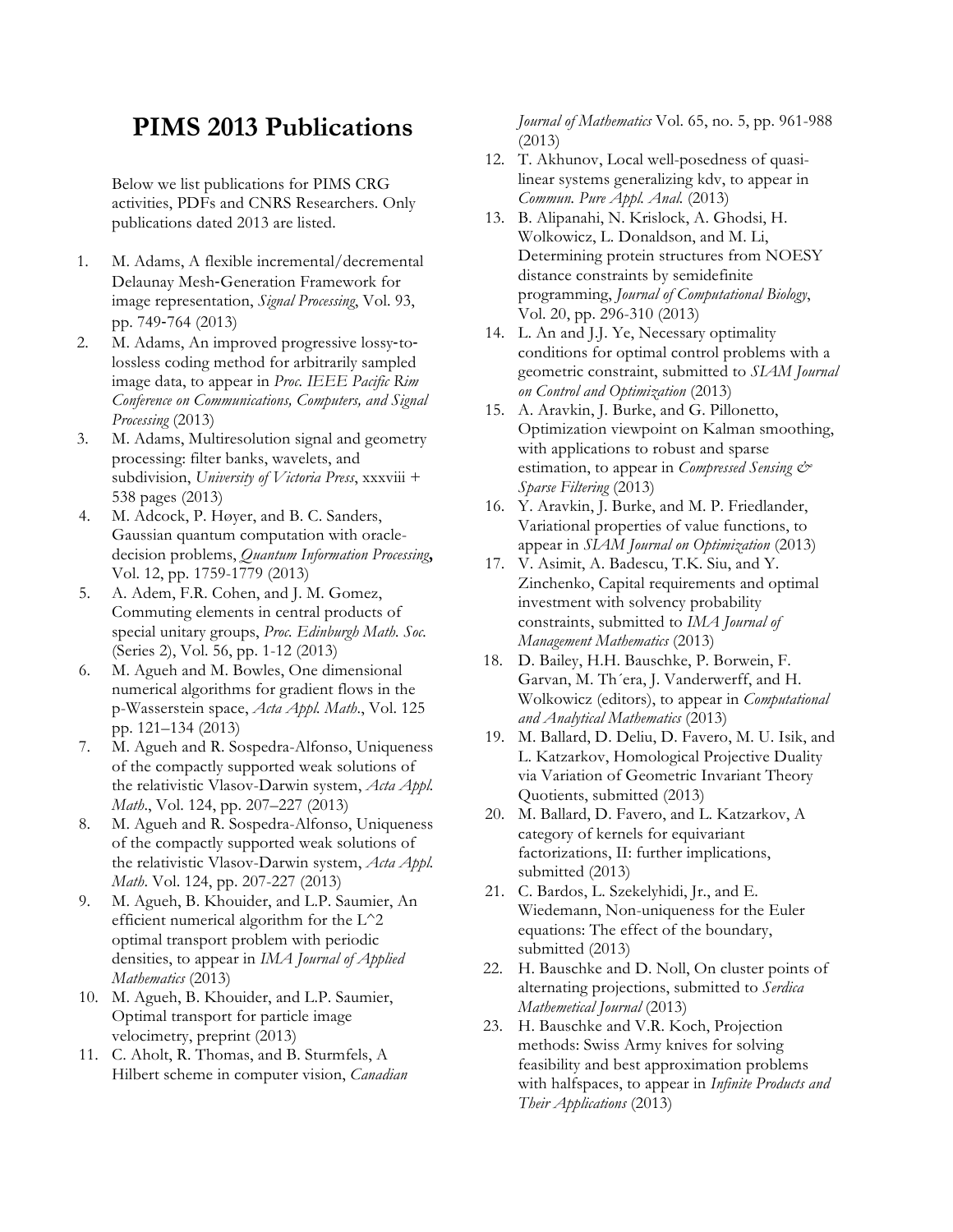- 24. H. Bauschke, D.R. Luke, H.M. Phan, and X. Wang, Restricted normal cones and the method of alternating projections: theory, *Set-Valued and Variational Analysis,* Vol. 21, pp. 431-473 (2013)
- 25. H. Bauschke, D.R. Luke, H.M. Phan, and X. Wang, Restricted normal cones and the method of alternating projections: applications, *Set-Valued and Variational Analysis,* Vol. 21, pp. 475- 501 (2013)
- 26. H. Bauschke, D.R. Luke, H.M. Phan, and X. Wang, Restricted normal cones and sparsity optimization with affine constraints, to appear in *Foundations of Computational Mathematics* (2013)
- 27. H. Bauschke, H.M. Phan, and X. Wang, The Method of Alternating Relaxed Projections for two nonconvex sets, to appear in *Vietnam Journal of Mathematics* (2013)
- 28. H. Bauschke, J.M. Borwein, X. Wang, and L. Yao, Monotone operators and "bigger conjugate" functions, *Journal of Convex Analysis,*  Vol 20, pp. 143-155 (2013)
- 29. H. Bauschke, J. Chen, and X. Wang, A projection method for approximating fixed points of quasi nonexpansive mappings without the usual demiclosedness condition, to appear in *Journal of Nonlinear and Convex Analysis* (2013)
- 30. H. Bauschke, J. Sarada, and X. Wang, On moving averages, to appear in *Journal of Convex Analysis* (2013)
- 31. H. Bauschke, J.Y. Bello Cruz, H.M. Phan, and X. Wang, The rate of linear convergence of the Douglas-Rachford algorithm for subspaces is the cosine of the Friedrichs angle, submitted (2013)
- 32. H. Bauschke, J. Chen, and X. Wang, A Bregman projection method for approximating fixed points of quasi-Bregman nonexpansive mappings, submitted (2013)
- 33. H. Bauschke, New demiclosedness principles for (firmly) nonexpansive operators, to appear in *Computational and Analytical Mathematics* (2013)
- 34. H. Bauschke, S.M. Moffat, and X. Wang, Near equality, near convexity, sums of maximally monotone operators, and averages of firmly nonexpansive mappings, *Mathematical Programming Series,* B 139, pp. 55-70 (2013)
- 35. H. Bauschke, W.L. Hare, and W.M. Moursi, A Derivative-Free CoMirror Algorithm, submitted to *Operations Research Letters* (2013)
- 36. H. Bauschke, W.L. Hare, and W.M. Moursi, Generalized solutions for the sum of two

maximally monotone operators, submitted to *SIAM Journal on Control and Optimization* (2013)

- 37. R. Benedetto, D. Ghioca, B. Hutz, P. Kurlberg, T. Scanlon, and T. J. Tucker, Periods of rational maps modulo primes, *Math. Ann*. Vol. 355, pp. 637-660 (2013)
- 38. G. Benkart, S. Madariaga, J. M. Perez-Izquierdo, Hopf algebras with triality, *Transactions of the American Mathematical Society,* Vol. 365, pp. 1001- 1023 (2013)
- 39. M. Bennett and Y. Bugeaud, Effective results for restricted rational approximation to quadratic numbers, submitted (2013)
- 40. M. Bennett, A superelliptic equation involving alternating sums of powers, to appear in *Publ. Math. Debrecen* (2013)
- 41. L. Berezansky and E. Braverman, Stability of equations with a distributed delay, monotone production and nonlinear mortality, *Nonlinearity,* Vol. 26, No. 10, pp. 2833-2849 (2013)
- 42. L. Berezansky, E. Braverman, and L. Idels, Mackey-Glass model of hematopoiesis with nonmonotone feedback: Stability, oscillation and control, *Appl. Math. Comput.* Vol. 219, pp. 6268-6283 (2013)
- 43. L. Berezansky, E. Braverman, and L. Idels, Mackey-Glass model with monotone feedback revisited, *Appl. Math. Comput*. Vol. 219 pp. 4892- 4907 (2013)
- 44. R. Blatt, A. I. Lvovsky, and G. J. Milburn, The 20th anniversary of quantum state engineering, *Journal of Physics B: Atomic, Molecular and Optical Physics,* Vol. 46., 100201 (2013)
- 45. E. Braverman and A. Rodkina, Stabilization of two cycles of difference equations with stochastic perturbations, *J. Difference Equ. Appl.*  Vol. 19, pp. 1192-1212 (2013)
- 46. B. Braverman and C. Simon, Proposal to observe the nonlocality of bohmian trajectories with entangled photons, *Physical Review Letters,*  Vol. 110, 060406 (2013)
- 47. M. Bremner and S. Madariaga, Dendriform analogues of Lie and Jordan triple systems, submitted (2013)
- 48. M. Bremner, S. Madariaga, Special identities for the pre-Jordan product in the free dendriform algebra, *Linear Algebra and Its Applications,* Vol. 439, pp. 435-454 (2013)
- 49. J. Burke and T. Hoheisel, Epi-convergent smoothing with applications to convex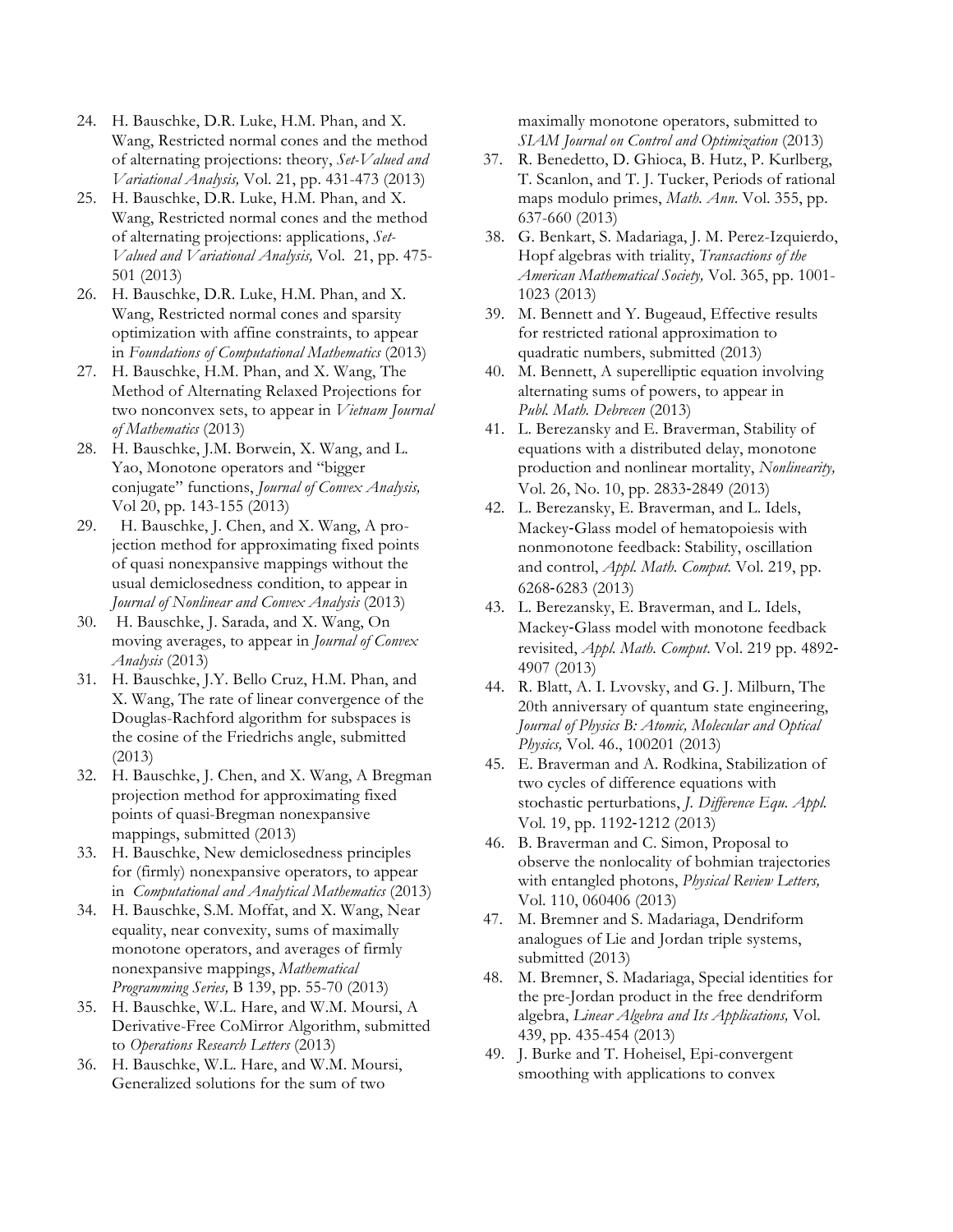composite functions, *Siam J. Optimization*, Vol. 23, pp. 1457-1479 (2013)

- 50. J. Burke, A. Aravkin, and G. Pillonetto, Linear system identification using stable spline kernels and PLQ penalties, to appear in *IEEE Conf. Decision and Control* (2013)
- 51. J. Burke, A. Aravkin, and G. Pillonetto, Sparse/Robust Estimation and Kalman Smoothing with Nonsmooth Log-Concave Densities: Modeling, Computation, and Theory, to appear in *Journal of Machine Learning Research* (2013)
- 52. J. Burke, T. Hoheisel, and C. Kanzow, Gradient consistency for integral-convolution smoothing functions, *Set-Valued and Variational Analysis*, Vol. 21, pp. 359-376 (2013)
- 53. M. Cariglia, G. W. Gibbons, D. Kubiznak, and C. M. Warnick, Hidden Symmetries of Dynamics in Classical and Quantum Physics, to appear in *Reviews in Modern Physics* (2013)
- 54. H. Chang and A. Karch, Entanglement Entropy for Probe Branes, submitted (2013)
- 55. D. Chao, D. Sun, and J.J. Ye, First order optimality conditions for mathematical programs with semidefinite cone complementarity constraints, submitted to *Mathematical Programming Series A* (2013)
- 56. G. Chapuy, M. Bousquet-Melou, and L. Preville-Ratelle, Tamari lattices and parking functions: proof of a conjecture of F. Bergeron, submitted (2013)
- 57. R. Choi, B. Fortescue, G. Gour, and B. C. Sanders, Entanglement sharing protocol via quantum error correcting codes, *Physical Review A,* Vol. 87, 032319 (2013)
- 58. T. Creutzig and A. Milas, False Theta Functions and the Verlinde formula, preprint (2013)
- 59. T. Creutzig and D. Ridout, Modular Data and Verlinde Formulae for Fractional Level WZW Models II, submitted (2013)
- 60. T. Creutzig and G. Hoehn, Mathieu Moonshine and the Geometry of K3 Surfaces, submitted (2013)
- 61. T. Creutzig, D. Ridout, and S. Wood, Coset Constructions of Logarithmic (1,p)-Models, submitted (2013)
- 62. T. Creutzig, Y. Hikida, and P. B. Ronne, Extended higher spin holography and Grassmannian models, submitted (2013)
- 63. N. Curien, L. Ménard, and G. Miermont, A view from infinity of the uniform infinite planar

quadrangulation, *Lat. Am. J. Probab. Math. Stat.*  Vol. 10, pp. 45-88 (2013)

- 64. C. Davis and W. Hare, Exploiting known structures to approximate normal cones, to appear in *Mathematics of Operations Research* (2013)
- 65. C. Davis and W. Hare, Exploiting Known Structures to Approximate Normal Cones, to appear in *Mathematics of Operations Research* (2013)
- 66. R. Davis, C. F. Doran, A. Gewiss, A. Novoseltsev, D. Skjorshammer, A. Syryczuk, and U. Whitcher, Short Tops and Semistable Degenerations, submitted (2013)
- 67. A. de la Lande, N. S. Babcock, J. Rezác, B. C. Sanders, and D. R. Salahub, Correction: Surface residues dynamically organize water bridges to enhance electron transfer between proteins, Proceedings of the National Academy of Sciences Vol. 110, pp. 1136 (2013)
- 68. J. Deng and Y.S. Wong, High-order symplectic schemes for stochastic Hamiltonian systems, submitted (2013)
- 69. C. Doran and M. Kerr, Algebraic cycles and local quantum cohomology, submitted (2013)
- 70. C. Doran, S. Mendez-Diez, J. Rosenberg, Tduality For Orientifolds and Twisted KRtheory, submitted (2013)
- 71. C. Doran, T. Hubsch, K. M. Iga, and G. D. Landweber, On General Off-Shell Representations of Worldline (1D) Supersymmetry, submitted (2013)
- 72. C. Doran, T. Gannon, H. Movasati, K. M. Shokri, Automorphic forms for triangle groups, submitted (2013)
- 73. T. Duchamp, G. Xie, and T. Yu, Single basepoint subdivision schemes for manifoldvalued data: time-symmetry without spacesymmetry, published online in *Found. Comput. Math.* (2013)
- 74. T. Duchamp, G. Xie, and T. Yu, A new proximity conditions for manifold-valued subdivision schemes, manuscript in preparation (2013)
- 75. C. Duval and M. J. Gotay, Quantization via deformation of prequantization, Rep. Math. Phys. Vol. 70, pp. 361-374 (2013)
- 76. M. Fazly and N. Ghoussoub, On the Henon-Lane-Emden conjecture, to appear in Disc. Cont. Dyn. Syst. A. (2013)
- 77. O. Friedland and O. Giladi, A simple observation on random matrices with continuous diagonal entries, *Electron. Commun. Prob*. Vol. 18, pp. 1-7 (2013)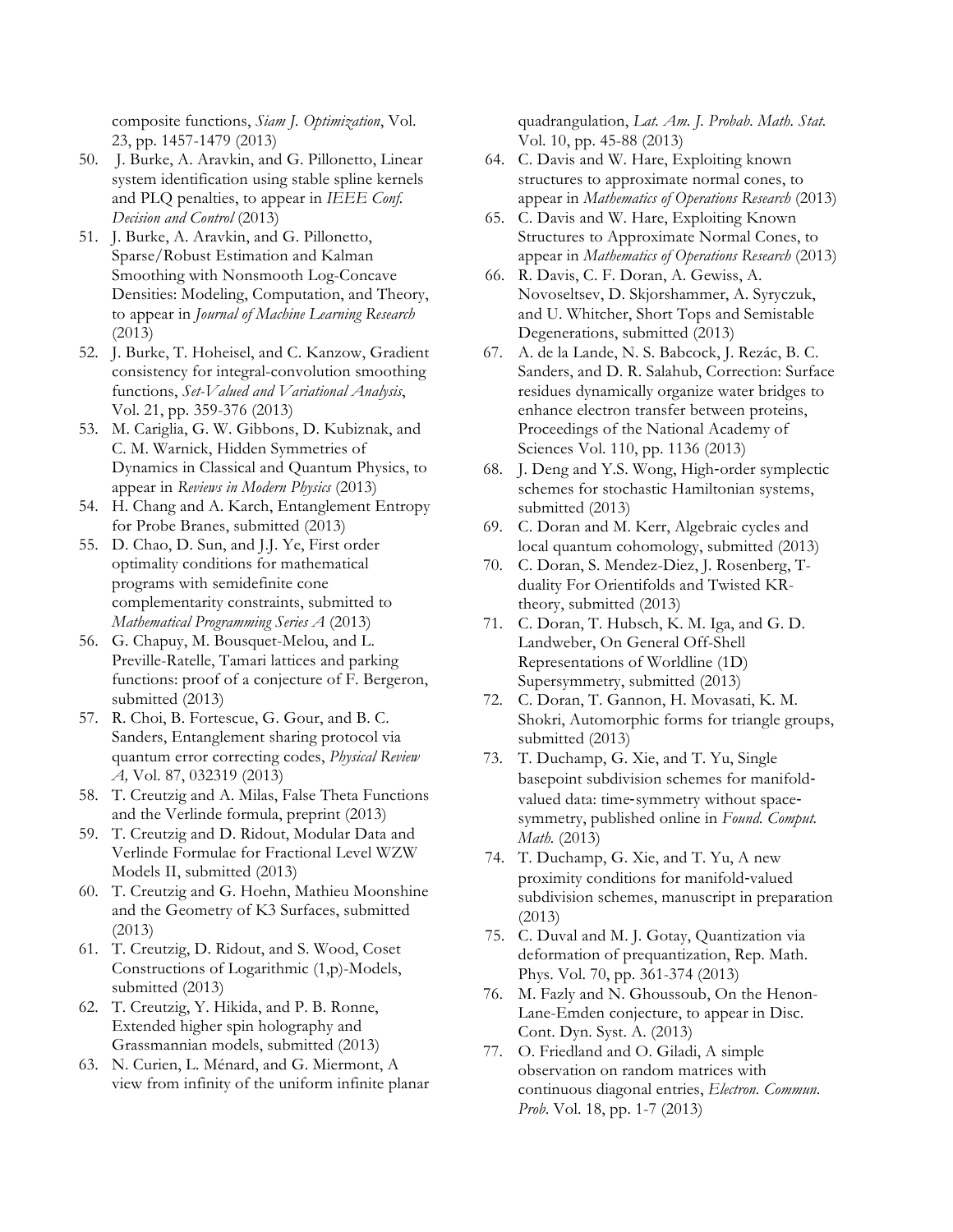- 78. M. Friedlander and G. Goh, Tail bounds for stochastic approximation, submitted to *SIAM Journal on Control and Optimization* (2013)
- 79. M. Friedlander, I. Macedo, and T.K. Pong, Gauge optimization, duality, and applications, submitted (2013)
- 80. L. Gao and J. Zhou, New optimal design criteria for regression models with asymmetric errors, submitted (2013)
- 81. B. Gardiner and Y. Lucet, Computing the Conjugate of Convex Piecewise Linear-Quadratic Bivariate functions, *Mathematical Programming,* Vol. 139, Issue 1-2, pp. 161-184 (2013)
- 82. B. Gardiner, J. Khan, and Y. Lucet, Computing the partial conjugate of Convex Piecewise Linear-Quadratic Bivariate functions, submitted (2013)
- 83. N. Ghadermarzy and O. Yilmaz, Weighted approximate message passing algorithms for sparse recovery, accepted to *Proc. of SPIE Wavelets and Sparsity* XV (2013)
- 84. V. Gheorghiu and B. C. Sanders, Accessing quantum secrets via local operations and classical communication, *Physical Review A*, Vol. 88, 022340 (2013)
- 85. D. Ghioca, L. C. Hsia, and T. J. Tucker, Preperiodic points for families of polynomials, *Algebra & Number Theory*, Vol. 7, pp. 701-732 (2013)
- 86. D. Ghioca, T. Scanlon, Algebraic equations on the adelic closure of a Drinfeld module, *Israel J. Math.* Vol. 194, pp. 461-483 (2013)
- 87. R. Ghobadi, A. I. Lvovsky, and C. Simon, Creating and detecting micro-macro photonnumber entanglement by amplifying and deamplifying a single-photon entangled state, *Physical Review Letters,* Vol. 110, 170406 (2013)
- 88. L. Giuggioli, J.R. Potts, D.I. Rubenstein, and S.A. Levin, Stigmergy, collective actions and social spacing, to appear in *Proc. of the National Academy of Sciences* (2013)
- 89. T. Gornak, J.L. Guermond, O. Iliev, and P.D. Minev, A direction splitting approach for incompressible Brinkman flow, to appear in *Int. J. Numer. Analysis Modeling* (2013)
- 90. G. Gour and N. R. Wallach, Classification of Multipartite Entanglement of All Finite Dimensionality, Accepted to *Physical Review Letters,* Vol. 111, 060502 (2013)
- 91. J. Gouveia, P. Parrilo, and R. Thomas, Lifts of convex sets and cone factorizations, *Mathematics of Operations Research*, Vol. 38, pp. 248-264 (2013)
- 92. J. Gouveia, R. Robinson, and R. Thomas, Polytopes of minimum positive semidefinite rank, to appear in *Discrete & Computational Geometry* (2013)
- 93. M. Greenberg and J. Voight, Lattice methods for algebraic modular forms on classical groups, accepted to *Computations with Modular Forms* (2013)
- 94. J. Guermond and P. Minev, Efficient parallel algorithms for unsteady incompressible flows. In: Iliev et al. (Eds), Numerical solution of PDEs: theory, algorithms, and their applications, *Springer Proceedings in Mathematics & Statistics*, Vol. 45 (2013)
- 95. S. Gunturk, M. Lammers, A. Powell, R. Saab, and O. Yilmaz, Sobolev duals for random frames and sigma-delta quantization of compressed sensing measurements, *Foundations of Computational Mathematics*, Vol. 13, pp. 1-36 (2013)
- 96. S. Güntürk, M. Lammers, A. Powell, R. Saab, and O. Yilmaz, Sobolev duals for random frames and sigma-delta quantization of compressed sensing measurements, *Foundations of Computational Mathematics*, Vol. 13, pp. 1-36 (2013)
- 97. L. Guo, G. Lin, J.J. Ye, and J. Zhang, Sensitivity analysis for parametric mathematical programs with equilibrium constraints, submitted to *SIAM Journal on Optimization* (2013)
- 98. O. Gurel-Gurevich and A. Nachmias, Recurrence of planar graph limits, *Annals of Mathematics*, Vol. 177, pp. 761-781 (2013)
- 99. O. Gurel-Gurevich, Y. Peres, and O. Zeitouni, Localization for controlled random walks and martingales, submitted (2013)
- 100. A.H. Westveld and P.D. Hoff, A statistical view of learning in the Centipede Game, to appear in *Stat* (2013)
- 101. S. Haines, J. Loeppky, P. Tseng, and X. Wang, Convex relaxations of the weighted maxmin dispersion problem, to appear in *SIAM Journal of Optimization* (2013)
- 102. B. Han and X. Zhuang, Algorithms for matrix extension and orthogonal wavelet filter banks over algebraic number fields, *Mathematics of Computation.* Vol. 82, pp. 459-490 (2013)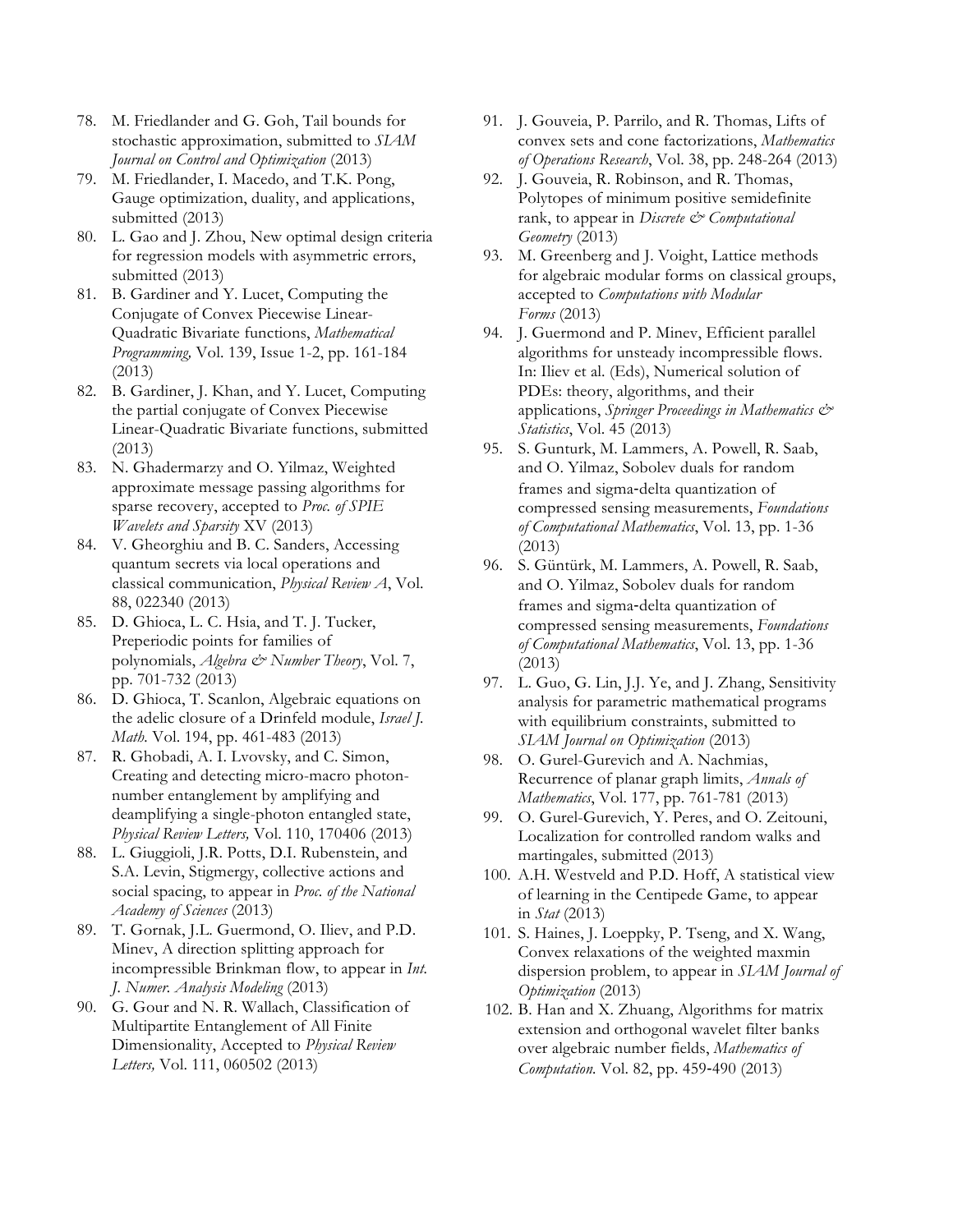- 103. B. Han and Z. Zhao, Image denoising using tensor product complex tight framelets with increasing directionality, submitted (2013)
- 104. B. Han, Matrix splitting with symmetry and symmetric tight framelet filter banks with two high-pass filters, *Applied and Computational Harmonic Analysis*, Vol. 35, pp. 200-227 (2013)
- 105. B. Han, Properties of discrete framelet transforms, *Mathematical Modelling of Natural Phenomena*, Vol. 8, pp. 18-47 (2013)
- 106. B. Han, Q. Mo, and Z. Zhao, Compactly supported tensor product complex tight framelets with directionality, submitted (2013)
- 107. A. Hardal, P. Xue, Y. Shikano, Ö. E. Müstecaplioglu, and B. C. Sanders, Discrete time quantum walk with nitrogen-vacancy centers in diamond coupled to a superconducting flux qubit, *Physical Review A,*  Vol. 88, 022303 (2013)
- 108. W. Hare and C. Planiden, Parametrically proxregular functions, to appear in *J. Convex Anal.* (2013)
- 109. W. Hare and C. Planiden, The NC-proximal average for multiple functions, to appear in *Optimization Letters* (2013)
- 110. W. Hare and J. Nutini, A derivative-free approximate gradient sampling algorithm for finite minimax problems, *Comput. Optim. Appl.* Vol. 56, pp. 1-38 (2013)
- 111. W. Hare and M. Macklem, Derivative-free optimization methods for finite minimax problems, *Optimization Methods and Software,* Vol. 28, pp. 300-312 (2013)
- 112. W. Hare and Y. Lucet, Derivative-free optimization via proximal point methods, to appear in *Journal of Optimization Theory and Applications* (2013)
- 113. W. Hare, J. Nutini, and S. Tesfamariam, A survey of non-gradient optimization methods in structural optimization, *Adv. Eng. Soft*. Vol. 59, pp. 19-28 (2013)
- 114. W. Hare, Numerical approximations of vudecompositions, u-gradients, and u-hessians, submitted to *SIAM Journal on Optimization* (2013)
- 115. W. Hare, S. Hossain, Y. Lucet, and F. Rahman, Speed improvements for large scale vertical alignment problems, submitted to *Journal of Computers & Operations Research* (2013)
- 116. W. Hare, S. Hossain, Y. Lucet, and F. Rahman, Models and strategies for efficiently determining an optimal vertical alignment of roads,

submitted to *Journal of Computers*  $\mathcal{O}$  *Operations Research* (2013)

- 117. W. Hare, Y. Lucet, and F. Rahman, Improving accuracy in vertical alignment via slide slope calculations, submitted to *European Journal of Oper. Res.* (2013)
- 118. W. Hare, Y. Lucet, and F. Rahman, A mixedinteger linear programming model to optimize the vertical alignment considering blocks and side-slopes in road construction, submitted (2013)
- 119. P. Hoff, X. Niu, and J.A. Wellner, Information bounds for Gaussian copulas, to appear in *Bernoulli* (2013)
- 120. G. Holzegel and C. M. Warnick, Boundedness and growth for the massive wave equation on asymptotically anti-de Sitter black holes, submitted to *Journal for Functional Analysis* (2013)
- 121. T. Houri, D. Kubiznak, C. M. Warnick and Y. Yasui, Local metrics admitting a principal Killing-Yano tensor with torsion, *Class. Quant. Grav*. Vol. 29, 165001 (2013)
- 122. P. Høyer and J. Rashid, Quantum Nonlocal Boxes Exhibit Stronger Distillability, *Modern Physics Letters A*, Vol. 28, 1330012 (2013)
- 123. A. Huef, M. Laca, I. F. Raeburn, and A. D. Sims, KMS states on the C\*-algebras of finite graphs, Journal of Mathematical Analysis and Applications, Vol. 405, pp. 388-399 (2013)
- 124. T. Ito, Dehornoy-like left orderings and isolated left orderings, J. Algenra, Vol. 374, pp. 42-58 (2013)
- 125. M. Jacobson, Jr. and R. Scheidler, Hyperelliptic Curves. *Handbook of Finite Fields,* Section 12.4 (2013)
- 126. K. Jensen, and A. Karch, The holographic dual of an EPR pair has a wormhole, submitted (2013)
- 127. R. Jia, Unconditional convergence and unconditional bases in Hardy spaces, Anal. Appl. Vol. 11, 1350016 (2013)
- 128. J. Jin, J. A. Slater, E. Saglamyurek, N. Sinclair, M. George, R. Ricken, D. Oblak, W. Sohler, and W. Tittel, Two-photon interference of weak coherent laser pulses recalled from separate solid-state quantum memories, *Nature Communications*, Vol. 4, 2386 (2013)
- 129. B. Kapron, V. King, and B. Mountjoy, Dunamic Graph Connectivity in Polygarithmic Worst Case Time, submitted to Symposium on Discrete Algorithms (2013)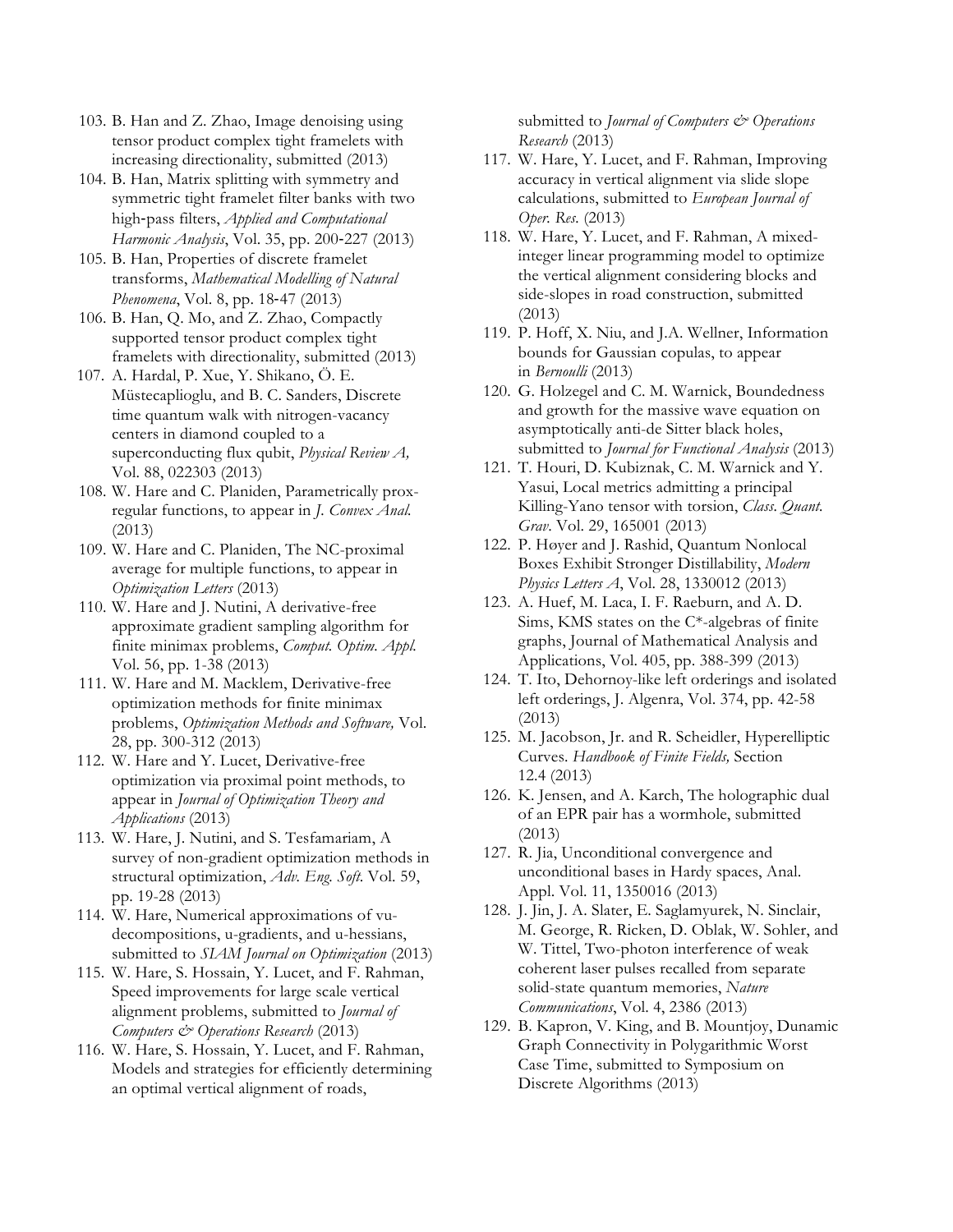- 130. A. Karch, and C. F. Uhlemann, Higher-spin realization of a dS static patch/cut-off CFT correspondence, submitted (2013)
- 131. H. Kaviani, M. Khazali, R. Ghobadi, E. Zahedinejad, K. Heshami, and C. Simon, Quantum Storage and Retrieval of Light by Sweeping the Atomic Frequency, *New Journal of Physics,* Vol. 15, 085029 (2013)
- 132. J. Keating and P. Minev, A fast algorithm for direct simulation of particulate flows using conforming grids. *J. Comp. Phys.* Vol. 255, pp. 486-501 (2013)
- 133. D. Kessler, P.D. Hoff, and D.B. Dunson, Marginally Specified Priors for Nonparametric Bayesian Estimation, to appear in *Journal of the Royal Statistical Society* (2013)
- 134. A. Khalique, W. Tittel and B. C. Sanders, Practical long-distance quantum communication using concatenated entanglement swapping, *Physical Review A,* Vol. 88, 022336 (2013)
- 135. M. Khan, A. Y. Aravkin, M. P. Friedlander, and M. Seeger, Fast dual variational inference for non-conjugate latent gaussian models, *Proc. 30th Inter. Conf. on Machine Learning (ICML-13),* (2013)
- 136. J. Kitagawa and Y. Kim, On the degeneracy of optimal transportation, submitted (2013)
- 137. L. Korobenko and C. Rios, Hypoellipticity of certain infinitely degenerate second order operators, *J. Math. Anal. Appl*. Vol. 409, pp. 41- 55 (2014)
- 138. L. Korobenko, M. Kamrujjaman, and E. Braverman, Persistence and extinction in spatial models with a carrying capacity driven diffusion and harvesting, *J. Math. Anal. Appl.* Vol. 399, pp. 352-368 (2013)
- 139. K. Koumatos, F. Rindler, E. Wiedemann, Orientation-preserving Young measures, submitted (2013)
- 140. F. Krahmer, R. Saab, and O. Yilmaz, Sigma-Delta quantization of sub-Gaussian frame expansions and its application to compressed sensing, submitted (2013)
- 141. F. Krahmer, R. Saab, and O. Yilmaz, Sigma-Delta quantization of sub-Gaussian compressed sensing measurements, to appear in *Proc. International Conference on Sampling Theory and Applications* (2013)
- 142. N. Krislock, J. Malick, and F. Roupin, Improved semidefinite bounding procedure for solving Max-Cut problems to optimality, *Mathematical Programming*, pp. 1-26 (2012)
- 143. N. Krislock, J. Malick, and F. Roupin, Computational results of a semidefinite branchand-bound algorithm for k-cluster, submitted to *Computers & Operations Research* (2013)
- 144. R. Kumar, E. Barrios, C. Kupchak and A. I. Lvovsky, Experimental characterization of bosonic creation and annihilation operators, *Physical Review Letters,* Vol. 110, 130403 (2013)
- 145. Y. Kurochkin, A. S. Prasad and A*.* I. Lvovsky, Distillation of the two-mode squeezed state, submitted (2013)
- 146. K. Lalumière, B. C. Sanders, A. F. Van Loo, A. Fedorov, A. Wallraff, and A. Blais, Input-output theory for waveguide QED with an ensemble of inhomogeneous atoms, *Physical Review A,* Vol. 88, 043806 (2013)
- 147. B. Lavoie, P. M. Leung, and B. C. Sanders, Slow light with three-level atoms in metamaterial waveguides, *Physical Review A*, Vol. 88, 023860 (2013)
- 148. G. Lei, J.J. Ye, and J. Zhang, Mathematical programs with geometric constraints in Banach spaces: enhanced optimality, exact penalty, and sensitivity, submitted to *SIAM Journal on Optimization* (2013)
- 149. P. Li and M. D. Adams, A tuned meshgeneration strategy for image representation using data-dependent triangulation, *IEEE Transactions on Image Processing*, Vol. 22, pp. 2004- 2018 (2013)
- 150. P. Li and M. D. Adams, An effective meshgeneration strategy for image representation using data-dependent triangulation, to appear in *Proc. IEEE Pacific Rim Conference on Communications, Computers, and Signal Processing*  (2013)
- 151. D. Lin and J. Zhou, D-optimal minimax fractional factorial designs, *Canadian Journal of Statistics*, Vol. 41, pp. 325-340 (2013)
- 152. D. Lin and J. Zhou, D-optimal minimax fractional factorial designs, Canadian Journal of Statistics, Vol. 41, pp. 325–340 (2013)
- 153. G. Lin, M. Xu, and J.J. Ye, On solving simple bilevel programs with a nonconvex lower level program, to appear in *Mathematical Programming Series A* (2013)
- 154. P. Lisonek and V. Singh, Quantum codes from nearly self-orthogonal quaternary linear codes, submitted to *Proceedings of WCC 2013, journal Designs, Codes and Cryptography* (2013)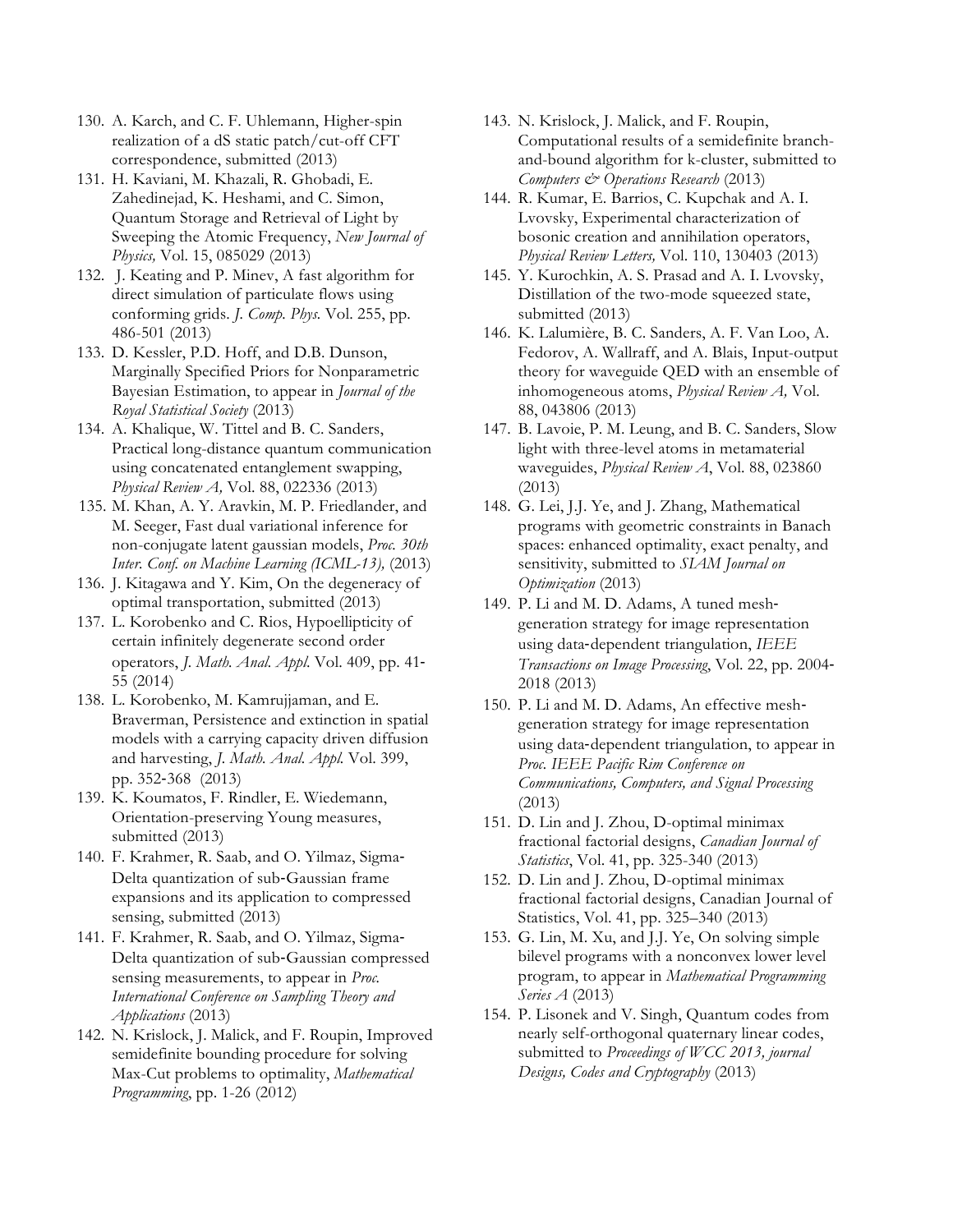- 155. P. Lisonek, P. Badziag, J.R. Portillo, and A.Cabello, The simplest Kochen-Specker set, submitted to *Physical Review Letters* (2013)
- 156. P. Lisonek, R. Raussendorf, and V. Singh, Generalized parity proofs of the Kochen-Specker Theorem, submitted to *Journal of Mathematical Physics* (2013)
- 157. N. Lovett, C. Crosnier, M. Perarnau-Llobet, and B. C. Sanders, Differential Evolution for Many-Particle Adaptive Quantum Metrology, *Physical Review Letters,* Vol. 110, 220501 (2013)
- 158. Y. Lucet, Techniques and Open Questions in Computational Convex Analysis, to appear in *Computational and Analytical Mathematics* (2013)
- 159. Y. Lucet, Techniques and Open Questions in Computational Convex Analysis, accepted to Springer Proceedings in Mathematics & Statistics (2013)
- 160. A. Lvovsky, A quantum delivery note, Nature Physics Vol. 9, pp. 5-6 (2013)
- 161. A. Lvovsky, R. Ghobadi, C. Simon, A. Chandra, and A. S. Prasad, Observation of micro-macro entanglement of light*, Nature Physics,* Vol. 9, pp. 541-544 (2013)
- 162. S. Madariaga, Grobner-Shirshov bases for the non-symmetric operads of dendriform algebras an quadrialgebras, to appear in *Journal of Symbolic Computations* (2013)
- 163. H. Mansour and O. Yilmaz, A sparse randomized Kaczmarz algorithm, accepted to *Proc. of IEEE Global Conference on Signal and Information Processing* (2013)
- 164. H. Mansour, F. Herrmann, and O. Yilmaz, Improved wavefield reconstruction from randomized sampling via weighted one-norm minimization, accepted to *Geophysics* (2013)
- 165. P. Marechal, J. Ye, and J. Zhou, K-optimal design via semidefinite programming and entropy optimization, submitted to *Mathematics of Operations Research* (2013)
- 166. R. Martinez, A. Roshchenko, P. Minev, and W.H. Finlay, Simulation of enhanced deposition due to magnetic field alignment of ellipsoidal particles in a lung bifurcation, *J. Aerosol Medicine Pulmonary Drug Delivery*, Vol. 25 (2013)
- 167. V. Nenna and A. Pidlisecky, The use of wavelet transforms for improved interpretation of airborne transient electromagnetic data*, Geophysics*, Vol. 78, pp. E117-E123 (2013)
- 168. V. Nenna and R. Knight, Demonstration of a value of information metric to assess the use of

geophysical data for groundwater application*,*  submitted to *Geophysics* (2013)

- 169. V. Nenna, D. Herckenrath, R. Knight, N. Odlum, and D. McPhee, Application and evaluation of electromagnetic methods for imaging saltwater intrusion in coastal aquifers: Seaside Groundwater Basin, California. *Geophysics*, Vol. 78, pp. B77- B88 (2013)
- 170. T. Nghia and B. Mordukhovich, Coderivative characterizations of local monotonicity with applications to variational systems, 23 pages, manuscript (2013)
- 171. T. Nghia and B. Mordukhovich, Constraint qualifications and optimality conditions for nonconvex semi-infinite and infinite programs, *Math. Program,* Vol. 139, pp. 271-300 (2013)
- 172. T. Nghia and B. Mordukhovich, Full Lipschitzian and Holderian stability in optimization with applications to mathematical programming and optimal control, to appear in *SIAM J. Optim*. (2013)
- 173. T. Nghia and B. Mordukhovich, Nonsmooth cone-constrained optimization with applications to nonsmooth semi-innite programming, to appear in *Math. Oper. Res*. (2013)
- 174. T. Nghia and B. Mordukhovich, Second-order characterizations of tilt stability with applications to nonlinear programming, to appear *Math. Program*. (2013)
- 175. T. Nghia and B. Mordukhovich, Second-order variational analysis and characterizations of tilt stable optimal solutions in infinite dimensional spaces, *Nonlinear Anal*. Vol. 86, pp. 159-180 (2013)
- 176. T. Nghia and B. Mordukhovich, Subdierentials of nonconvex supremum functions and their applications to semi-infinite and infinite programs with Lipschitzian data*, SIAM J. Optim*., Vol. 23, pp. 406-431 (2013)
- 177. T. Nghia, B. Mordukhovich, and T. Rockafellar, Full stability in finite-dimensional optimization, submitted to *Math. Oper. Res.* (2013)
- 178. T. Nghia, D. Drusvyatskiy, and B. Mordukhovich, Second-order growth, tilt stability, and metric regularity of the subdierential, submitted to *J. Convex Analysis* (2013)
- 179. A. Oron and P.D. Hoff, Small-sample behavior of novel phase I cancer trial designs, *Clinical Trials*, Vol. 10, pp. 63–80 (2013)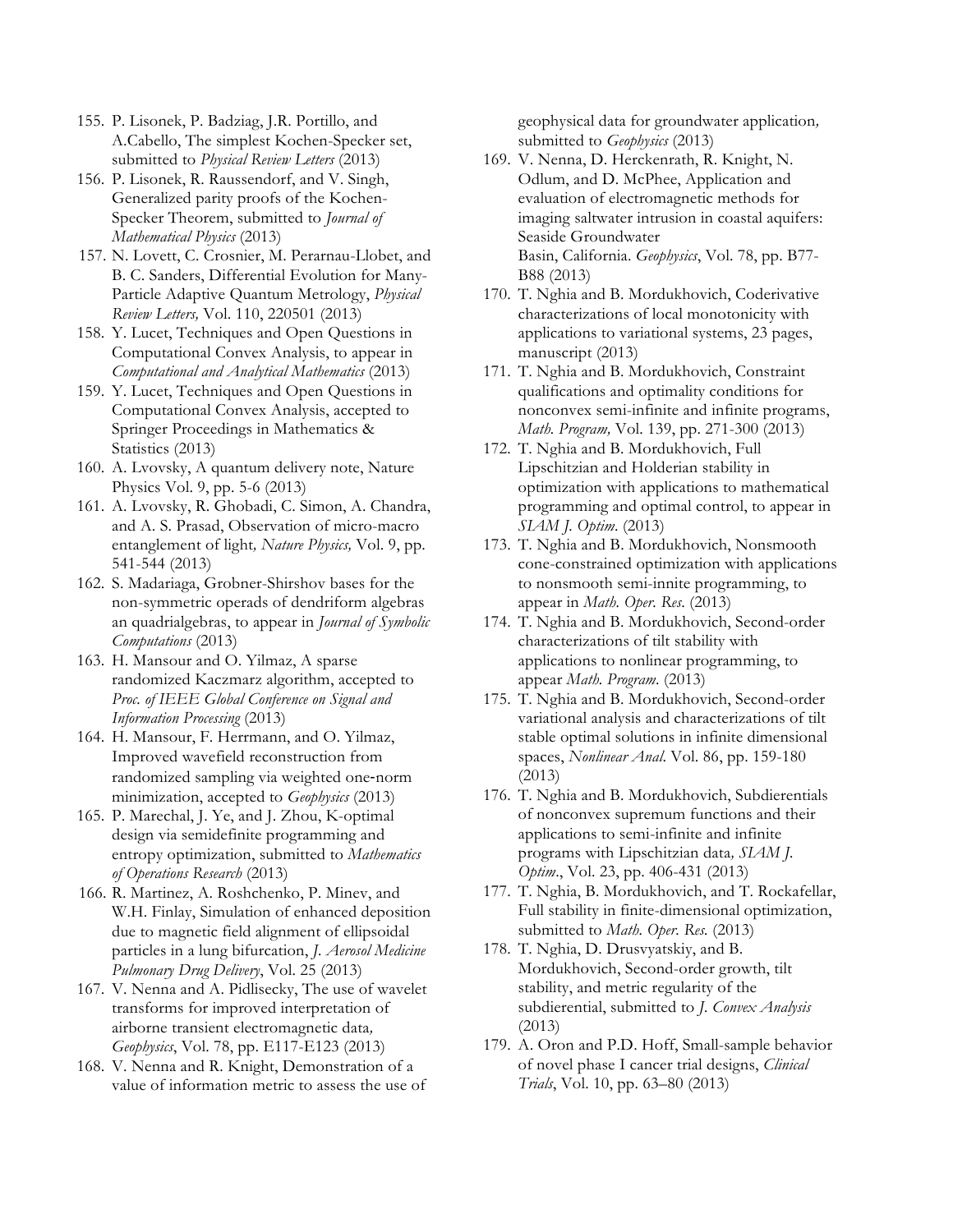- 180. J. Parks, C. David, and D.K. Huynh, One-level density of families of elliptic curves and the Ratios Conjectures, submitted (2013)
- 181. J. Parks, The average number of amicable pairs and aliquot cycles for a family of elliptic curves, Ph.D. Thesis, Concordia University (2013)
- 182. S. Peacock, M. Krkosek, S. Proboszcz, C. Orr, and M. A. Lewis, Cessation of a salmon decline with control of parasites, *Ecological Applications*, Vol. 23, pp 606-620 (2013)
- 183. J. Potts, G. Bastille-Rousseau, D.L. Murray, J. A. Schaefer, and M. A. Lewis, Predicting local and non-local effects of resources on animal space use using a mechanistic step-selection model, submitted to *Methods in Ecology and Evolution*  (2013)
- 184. J. Potts, K. Mokross, M. A. Lewis, A unifying framework for quantifying the nature of animal interactions, in revision for *Ecology Letters* (2013)
- 185. J. Potts, K. Mokross, P. C. Stouffer, and M. A. Lewis, Step selection techniques uncover the environmental predictors of space use patterns in flocks of Amazonian birds, in revision for *Ecology* (2013)
- 186. J. Potts, S. Harris, and L. Giuggioli, Quantifying behavioural changes in territorial animals caused by sudden population declines, *American Naturalist,* Vol. 182, pp. E73-E82 (2013)
- 187. I. Rahmanian, Y. Lucet, and S. Tesfamariam, Optimal Design of Reinforced Concrete Beams: A Review, submitted (2013)
- 188. R. Raussendorf, Contextuality in measurementbased quantum computation, *Physical Review A*, Vol. 88, 022322 (2013)
- 189. A. Rubenok, J. A. Slater, P. Chan, I. Lucio Martinez, and W. Tittel, Real-world two-photon interference and proof-of-principle quantum key distribution immune to detector attacks, submitted (2013)
- 190. J. Saia and V. King, Byzantine agreement in polynomial expected time, submitted to Symposium on Theory of Computing (2013)
- 191. B. Sanders, Efficient Algorithms for Universal Quantum Simulation (invited), *Lecture Notes in Computer Science,* Vol. 7948, pp. 1-10 (2013)
- 192. A. Saumard, Convergence in sup-norm of leastsquares estimators in regression with random design and nonparametric heteroscedastic noise, and its application to optimal model selection, preprint (2013)
- 193. A. Saumard, Nonasymptotic quasi-optimality of AIC and the slope heuristics in maximum

likelihood estimation of density using histogram models, submitted to *Ann. Inst. H. Poincaré Probab. Statist*. (2013)

- 194. A. Saumard, Optimal model selection in heteroscedastic regression using piecewise polynomial functions, *Electron. J. Statist*., Vol. 7, pp. 1184-1223 (2013)
- 195. A. Saumard, Optimal upper and lower bounds for the true and empirical excess risks in heteroscedastic least-squares regression, *Electron. J. Statist*., Vol. 6 pp. 579-655 (2013)
- 196. P. Semukhin and F. Stephan, Automatic models of first-order theories, accepted to *Annals of Pure and Applied Logic* (2013)
- 197. L. Shalm, D.R. Hamel, Z. Yan, C. Simon, K.J. Resch, and T. Jennewein, Three-photon energy– time entanglement, Nature Physics, Vol. 9, pp. 19-22 (2013)
- 198. Z. Shaterzadeh-Yazdi, L. Livadaru, M. Taucer, J. Mutus, J. L. Pitters, R. A. Wolkow, and B. C. Sanders, On Measuring Coherence in Coupled Dangling-Bond Dynamics, submitted (2013)
- 199. M. Skotiniotis, B. Toloui, I. T. Durham, and B. C. Sanders, Quantum frameness for CPT inversion symmetry, *Physical Review Letters,* Vol. 111, 020504 (2013)
- 200. R. Sospedra-Alfonso and B. D. Shizgal, Energy and shape relaxation in binary atomic systems with realistic quantum cross sections, *J. Chem. Phys*. Vol. 139, 044113 (2013)
- 201. R. Sospedra-Alfonso and B. D. Shizgal, Hot atom populations in the terrestrial atmosphere. A comparison of the nonlinear and linearized Boltzmann equations, *AIP Conf. Proc*. 150, pp. 91-98 (2012)
- 202. R. Sospedra-Alfonso and B. D. Shizgal, Henyey-Greenstein Model in the shape relaxation of dilute gas mixtures, *Transport Theory and Statistical Physics*, Vol. 41, pp. 368-388 (2013)
- 203. R. Sospedra-Alfonso and B. Shizgal, Hot atom populations in the terrestrial atmosphere; a comparison of the nonlinear and linearized Boltzmann equations, accepted to Rarefied Gas Dynamics (2013)
- 204. T. Stuart, J. A. Slater, F. Bussières and W. Tittel, Flexible source of nondegenerate entangled photons based on a two-crystal Sagnac interferometer, *Physical Review A***,** Vol. 88, 012301 (2013)
- 205. S. Tan, Y. Y. Gao, H. de Guise, and B. Sanders, SU(3) Quantum Interferometry with single-